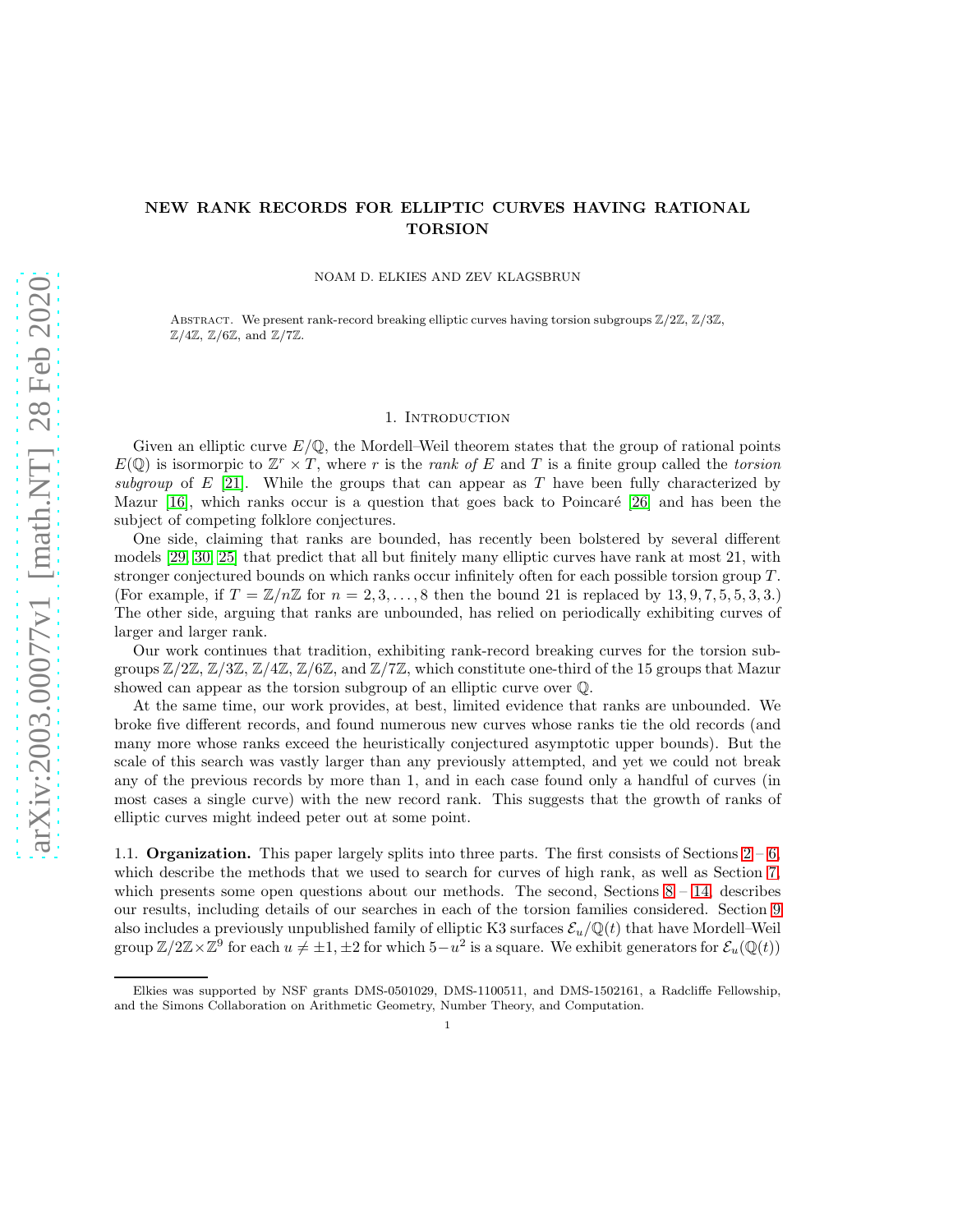<span id="page-1-0"></span>in Appendix [A.](#page-9-1) The third and final part of this paper consists of Appendix [B,](#page-10-0) which presents models for the record-breaking curves we discovered and points that generate their Mordell–Weil groups.

#### 2. The method of Mestre and Nagao

The core ingredient in our search was a well-known method, originally conceived by Mestre, for finding elliptic curves having large Mordell–Weil rank. We start with an elliptic fibration  $\mathcal{E}/\mathbb{Q}(t)$ having Mordell–Weil rank  $r$ , and then attempt to find good values of  $t$  for which the specialization  $E_t$  has particularly large rank [\[20\]](#page-14-6).

A theorem of Silverman [\[27\]](#page-14-7) states that all but finitely many specializations  $E_t$  of  $\mathcal E$  have rank at least  $r$ , so this approach effectively gives us  $r$  independent rational points on each specialization for free.

The method for finding values of t for which the rank of  $E_t$  is significantly larger than r has its roots in the observation of Birch and Swinnerton-Dyer that curves that have unusually many points modulo  $p$  for most  $p$  should have many rational points as well [\[3\]](#page-13-0) and in Mestre's work on Weil's explicit formula for elliptic curves [\[18\]](#page-14-8). The idea is to construct a score  $S(t, B)$  that incorporates the number of points  $N_p(E_t)$  on  $\overline{E_t}(\mathbb{F}_p)$  for all primes  $p \leq B$  where  $E_t$  has good reduction, and then to search for rational points on  $E_t$  for those values of t in a search region for which  $S(t, B)$ is above some threshold. While this basic method was first used by Mestre to find the first curves over  $\mathbb Q$  having rank 12 [\[17\]](#page-14-9), its first use in a family  $\mathcal E/\mathbb Q(t)$  appears to be due to Nagao [\[23\]](#page-14-10).

Nagao considered the scores

$$
S_1(t, B) = \sum_{\substack{p < B \\ E_t \text{ has good} \\ \text{reduction at } p}} \frac{-a_p(E_t) + 2}{N_p(E_t)} \log p \text{ and } S_2(t, B) = \frac{1}{B} \sum_{\substack{p < B \\ E_t \text{ has good} \\ \text{reduction at } p}} -a_p(E_t) \log p,
$$

which, when large, suggest via Weil's explicit formula for elliptic curves [\[18\]](#page-14-8) that the order of the vanishing of the L-function  $L_{E_t}(s)$  at  $s = 1$  should be large as well.

We choose to evaluate a different sum

(1) 
$$
S(t,B) = \sum_{\substack{p < B \\ E_t \text{ has good} \\ \text{reduction at } p}} \log \left( \frac{N_p(E_t)}{p} \right)
$$

as in [\[8\]](#page-14-11), so that  $\exp(-S(t, B))$  is a partial product for

(2) 
$$
\prod_{\substack{p \leq B \\ E_t \text{ has good} \\ \text{reduction at } p}} (1 - a_p(E_t)p^{-s} + p^{1-2s})^{-1}
$$

of the Euler product for  $L_{E_t}(s)$  evaluated at  $s = 1$  (ignoring the finitely many factors at primes of bad reduction). The conjecture of Birch and Swinnerton-Dyer suggests that when  $E_t$  has large rank such partial products should rapidly approach zero, and thus that  $S(t, B)$  should be large.

## 3. Computational Techniques

Computing any of the sums in Section [2](#page-1-0) would be computationally infeasible for a large range of t if one needed to individually compute  $a_p(E_t)$  for each  $p < B$  and each value of t. To scale Mestre's method to extremely large search regions, we took advantage of three computational tricks.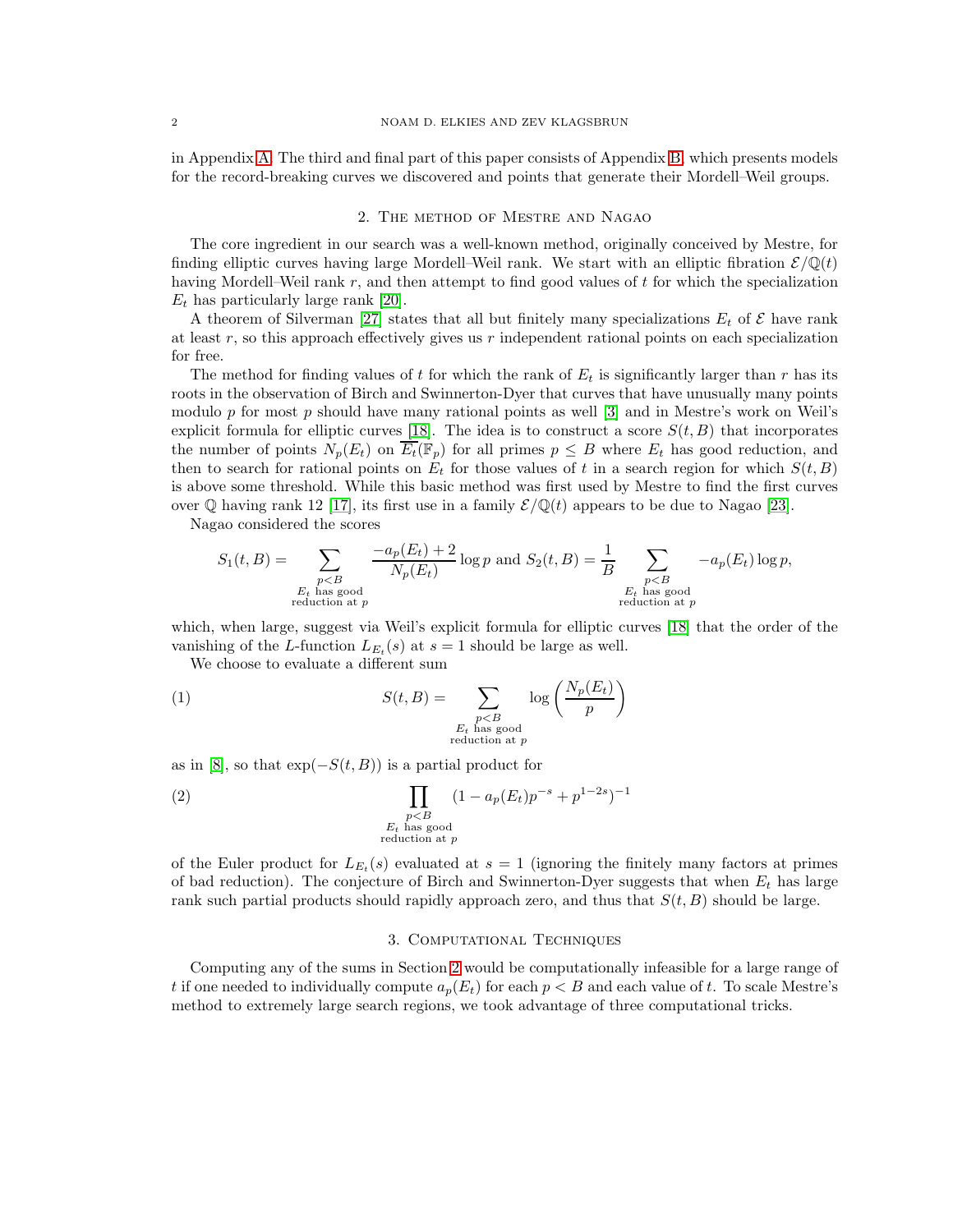First, as observed by Nagao [\[24\]](#page-14-12),  $a_p(t)$  depends only on t (mod p). As a result, one can first compute  $a_p(t)$  for all  $p \leq B$  and for all  $t \in \mathbb{F}_p$  for which  $\Delta_{E_t} \neq 0$ , and then use the pre-computed values to calculate  $S(t, B)$  for each t in the search region.

The second trick, also due to Nagao [\[24\]](#page-14-12), lets us concentrate our computation on the most promising values of t. Rather than compute  $S(t, B)$  for all t in the search region, we choose an increasing series of bounds  $B_0 \leq B_1 \leq \ldots \leq B_m = B$  and cutoffs  $C_0 \leq C_1 \leq \ldots \leq C_m = C$ , and only compute  $S(t, B_i)$  for  $i \geq 1$  for those values of t for which  $S(t, B_j) \geq C_j$  for all  $0 \leq j < i$ .

These first two tricks appear to be well-known (see [\[12\]](#page-14-13), for example). The third trick, which is apparently due to Elkies [\[8\]](#page-14-11), seems to be less widely known, and we describe it in detail below.

3.1. Sieving. Rather than computing  $S(t, B)$  for each value of t by looking up the values of  $N_p(t)$ (or more likely,  $\log(N_p(t)/p)$ ) for each prime  $p < B$ , sieving computes  $S(t, B)$  for a large number of values of  $t = a/b$  at once. The algorithm works as follows:

Fix a value of b and an interval  $[a_0, a_0 + N)$ . We allocate a counter array C of length N initialized to zero. For each prime  $p \nmid b$ , we initialize an update array  $\mathcal P$  of length p such that the i<sup>th</sup> entry of  $\mathcal P$ is equal to  $\log(N_p(b^{-1}(a_0+i))/p)$ . We then repeatedly add the update array P into C, starting with position zero in  $\mathcal C$  and shifting the starting position by p with each iteration. Doing this for each prime  $p \leq B$  tallies the sum  $S(t, B)$  into the counter array C for all  $t = a/b$  with  $a_0 \leq a < a_0 + N$ .

By loading P non-sequentially, we can read the values of  $\log(N_p(b^{-1}(a_0 + i))/p)$  sequentially from memory, while requiring only a single inversion modulo p and no additional multiplications, divisions, or modular reductions.

To avoid the cost of floating point operations, we do not store  $\log(N_p(t)/p)$  as a floating-point number, but round it to a rational number with fixed denominator D and store the numerator  $\lfloor D \log(N_p(t)/p) + \frac{1}{2} \rfloor$ . The sieve than tallies these numerators for each t using integer addition, which is faster than floating-point arithmetic. The common denominator  $D$  should be large enough that rounding errors do not appreciably degrade the score, but small enough that we can keep a large counter array in the high-speed cache. We found that by taking  $D = 1024$ , we were able to fit all of our scores into 16-bit integers.

We further took advantage of a feature of modern processors known as vector instructions. These are processor level instructions that can be used to perform the same operation on multiple consecutive elements of an array simultaneously. This allowed us to add 16 elements from the update array  $P$  into the counter array  $A$  at once, rather than one at a time.

Compared with computing each  $S(t, B)$  individually, sieving is extremely fast. For example, for a fixed value of b, we are able to compute  $S(a/b, 2^{16})$  for  $2^{20}$  values of a in 3.2 seconds on a single thread of a hyperthreaded 2.3 GHz Intel Skylake Xeon processor. Smaller values of B are even more efficient; computing  $S(a/b, 2^{13})$  for  $2^{20}$  values of a takes only 0.19 seconds on the same processor.

The large speed-up offered by this sieve-like technique is available only in the first step of Nagao's second trick described above: we can use it to quickly compute  $S(t, B_0)$  for all t in the search region, but not to compute  $S(t, B_i)$  for  $i \geq 1$  on a restricted set of t. For  $i \geq 1$  we must look up individual values of  $\log(N_p(t)/p)$ . However, because the sieve-like technique is so efficient, we can set  $B_0$  large enough that computing  $S(t, B_0)$  is the dominant portion of the work — see Section [6.](#page-4-0)

## 4. Choosing Fibrations

<span id="page-2-0"></span>Perhaps the most important ingredient in searching for high-rank elliptic curves is choosing a good fibration to search on. We'll describe the factors that guided our choices, while leaving the specific choices of fibrations to Section [9](#page-6-1) – Section [14.](#page-9-0)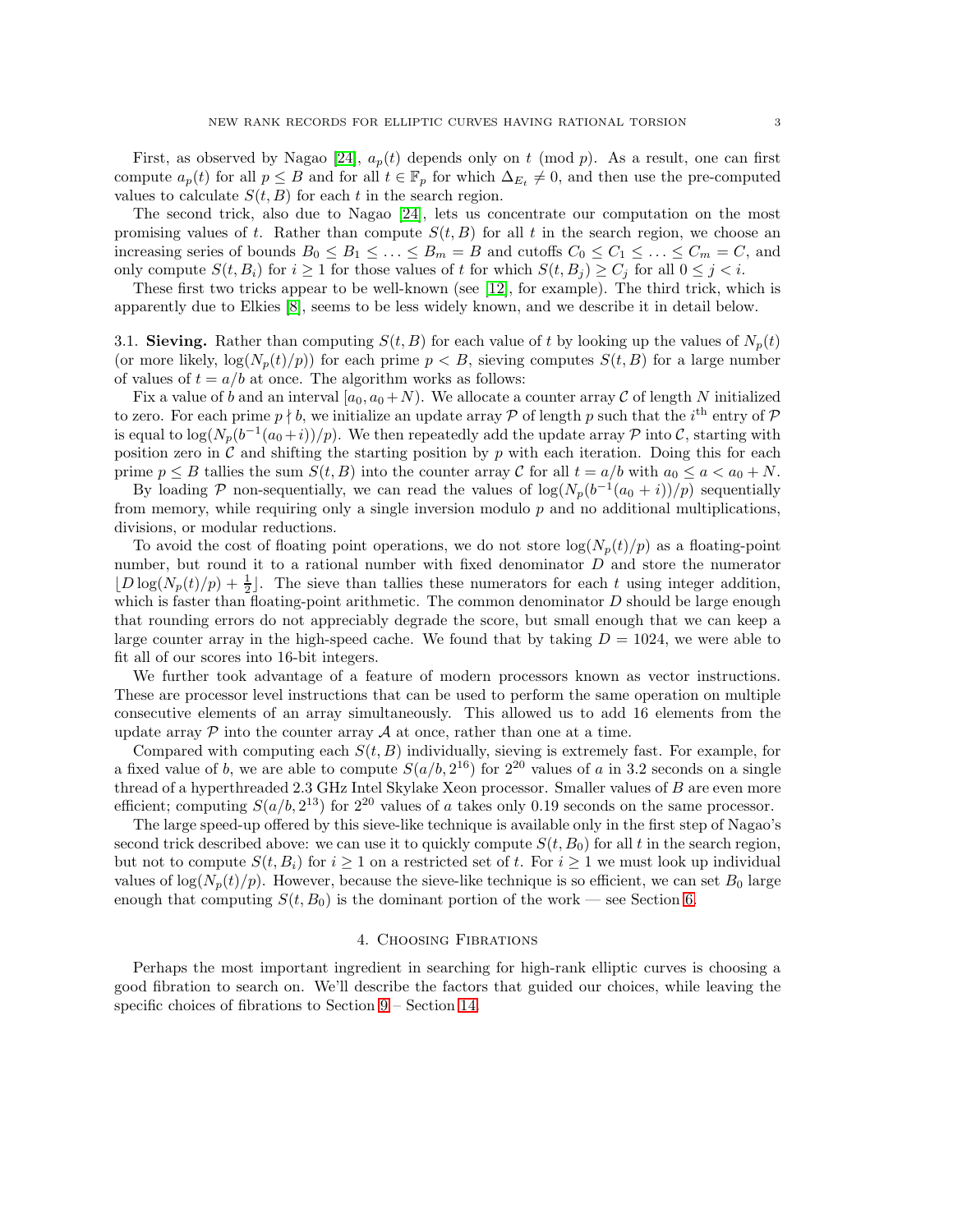In the past, the largest rank elliptic curves having torsion subgroups  $\mathbb{Z}/2\mathbb{Z}$ ,  $\mathbb{Z}/3\mathbb{Z}$ , and  $\mathbb{Z}/4\mathbb{Z}$ have come from specializations of K3 surfaces having relatively large rank (9 for  $\mathbb{Z}/2\mathbb{Z}$ , 5 for  $\mathbb{Z}/3\mathbb{Z}$ , and 4 for  $\mathbb{Z}/4\mathbb{Z}$ ). Our search was no different, focusing on the same families in which the previous records were found.

By contrast, high-rank K3 surfaces are not known to exist for the other torsion groups we considered. The largest known rank of a K3 surface having torsion subgroup  $\mathbb{Z}/5\mathbb{Z}$  or  $\mathbb{Z}/6\mathbb{Z}$  is 1, and the universal elliptic curve having a point of order 7 is already a K3 surface, of generic rank zero. As a result, previous searches have focused on high-degree elliptic surfaces of larger rank [\[15,](#page-14-14) [6\]](#page-13-1).

We initially attempted to do the same for the group  $\mathbb{Z}/6\mathbb{Z}$  using a degree 4 surface of Kihara having rank 3 [\[14\]](#page-14-15) considered in [\[6\]](#page-13-1). We found that while this surface has a relatively large number of low-height rank 8 specializations, we could not find any such specializations of height larger than  $\approx 2^{13.5}$ . This suggested that as the height of t grew, either the number of high-rank specializations in this family decayed rapidly or our scores quickly became less meaningful.

While [\[6\]](#page-13-1) considered other degree 4 surfaces having Mordell–Weil group  $\mathbb{Z}/6\mathbb{Z} \times \mathbb{Z}^3$ , we concluded that the low-hanging fruit on these had already been discovered, and that our best hope of finding a rank 9 curve having torsion subgroup  $\mathbb{Z}/6\mathbb{Z}$  was to search on the universal elliptic curve with a point of order 6, which is a rational surface. We made a similar decision regarding the groups  $\mathbb{Z}/n\mathbb{Z}$  for  $n=5$  and  $n=7$ , for which the universal elliptic curve over  $X_1(N)$  is respectively rational and K3.

#### 5. Computing ranks

After finding a set of values of t such that  $S(t, B)$  is sufficiently large, we are left with the problem of identifying those that actually have large rank. We approach this problem in two stages. First, we use descent methods to obtain an upper bound on the rank. For those specializations where the upper bound is sufficiently large, we then search for points on whichever coverings we can efficiently compute.

5.1. Descent computations. For half of the families we considered, the torsion subgroup contains a point of order 2, so we could use Fisher's machinery for computing rank bounds using 2-power isogeny Selmer groups, available in Magma via the command TwoPowerIsogenyDescentRankBound [\[13\]](#page-14-16). For all of the specializations we considered where this upper bound was at least as large as the previous record in the family, the upper bound was in fact equal to the rank (though of course we did not know this until after we searched for points).

For the specializations with torsion subgroup  $\mathbb{Z}/3\mathbb{Z}$ , there is no 2-isogeny over  $\mathbb{Q}$ , and a full 2-descent was out of reach. This forced us to consider a different approach.

As a first cut, we ran all of the high scorers through a slightly modified version of Magma's ThreeIsogenySelmerGroups command to obtain a coarse rank bound. While the rank bound coming from 3-descent via isogeny tends to be reasonably tight for small curves, many of the specializations we considered had a large number of places of split multiplicative reduction, which boosted this bound for structural reasons unconnected to rank. To deal with this, we then used our own implementation of the algorithm for computing the Cassels-Tate pairing developed by Fisher and van Beek [\[1,](#page-13-2) [2\]](#page-13-3) to compute the 3-Selmer rank of each specialization for which the rank bound coming from 3-isogeny descent was at least 14.

For the curves with  $\mathbb{Z}/5\mathbb{Z}$  and  $\mathbb{Z}/7\mathbb{Z}$  torsion, we could not easily compute any isogeny Selmer groups. However, because the fibration with  $\mathbb{Z}/5\mathbb{Z}$  torsion that we searched is a rational surface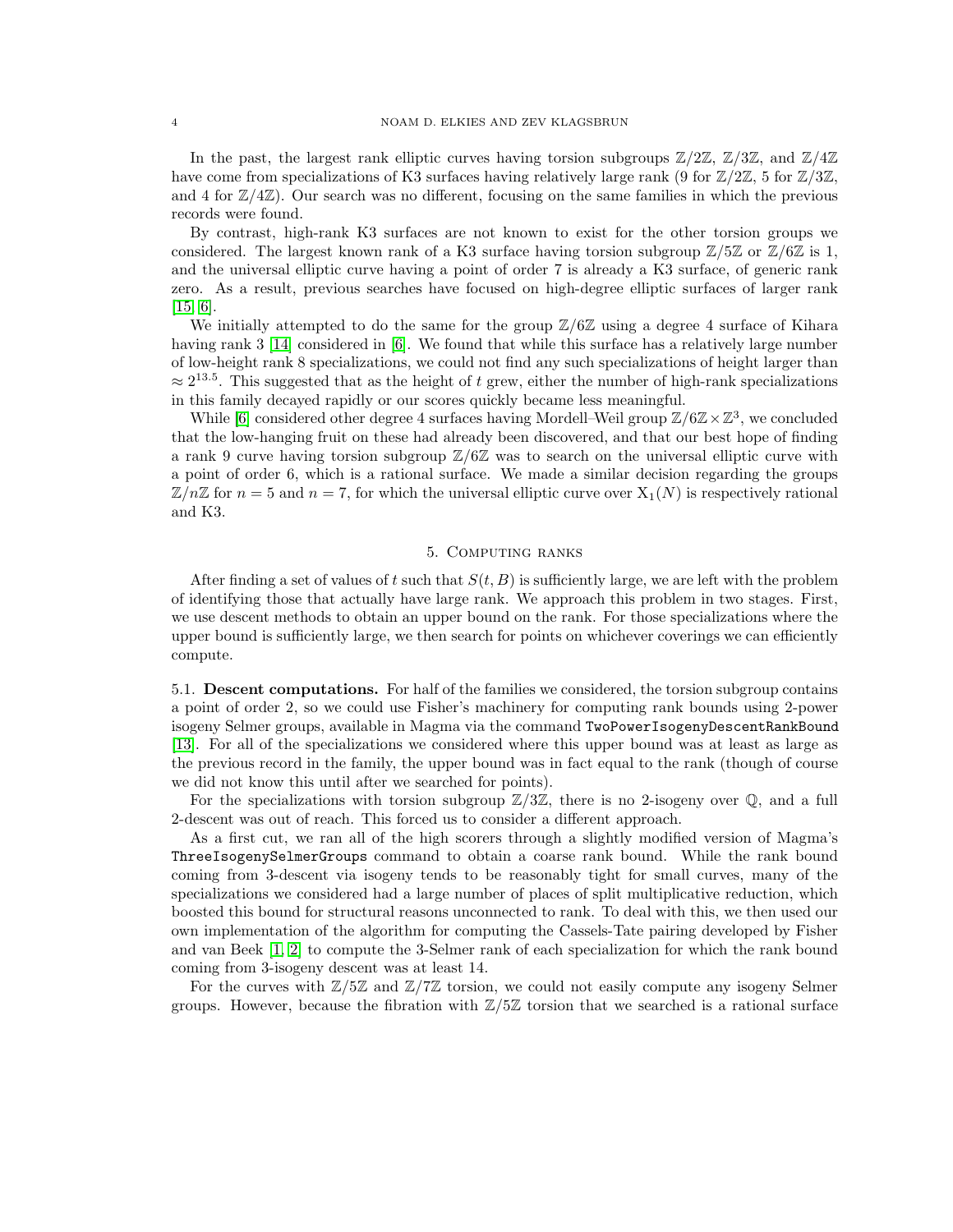over  $\mathbb{Q}(t)$ , the specializations we were interested in where sufficiently small that we could compute both the 2-Selmer group and the Cassels-Tate pairings for each one.

Naïvely, we did not expect the same to be possible for the  $\mathbb{Z}/7\mathbb{Z}$  fibration we considered, because it is a K3 surface over  $\mathbb{Q}(t)$ . However, we discovered that while the discriminant of this surface has degree 24, the discriminant of its 2-division field has degree only 6. As a result, although the curves in question were quite large, it was still possible to perform 2-descent and the Cassels-Tate pairings on them.

5.2. Searching for points. Once we had candidate curves that our Selmer computations suggested had large rank, we needed to find enough independent points on them to verify that they indeed had the expected rank.

Our main method for finding these points was by searching for points on 2-coverings of each curve using Magma's built-in functionality. For most of the groups —  $\mathbb{Z}/4\mathbb{Z}$ ,  $\mathbb{Z}/5\mathbb{Z}$ ,  $\mathbb{Z}/6\mathbb{Z}$ , and  $\mathbb{Z}/7\mathbb{Z}$  – we were able to compute the complete 2-Selmer group for each of the curves in question.

For the group  $\mathbb{Z}/2\mathbb{Z}$ , we did the next best thing, computing the coverings corresponding to the elements of the Selmer group of a 2-isogeny and its dual, and searching on those.

In principle, we could have done something similar with the 3-isogeny coverings for the curves having torsion subgroup  $\mathbb{Z}/3\mathbb{Z}$  using Elkies's lattice-based method of searching for points on cubic curves in  $\mathbf{P}^2$  [\[7\]](#page-14-17). However, due to a memory leak we discovered<sup>[1](#page-4-1)</sup> in Magma's implementation of Elkies's method, doing so would have required additional effort. Instead, we searched the 2-coverings corresponding to the known points on each curve coming from the rational points on the surface  $\mathcal{E}$ , adding new 2-coverings to the mix whenever we discovered an additional point.

Somewhat surprisingly, this method worked extremely well. We suspect that because each of the curves in question has a large number of points of low height, we likely would have found them using nearly any method we attempted.

## 6. Choosing parameters

<span id="page-4-0"></span>There is an art to choosing proper values for  $B_i$  and  $C_i$ . The goal of course is to minimize the total time spent searching, while not missing any of the top candidates. How to do this is unclear. We chose our values experimentally, and we suspect that our choices were far from optimal — see Section [7.](#page-5-0) Some tradeoffs however are straightforward.

If  $C_0$  is too small, then too many values of t pass the initial cutoff, so the cost of computing  $S(t, B_i)$  for  $i \geq 1$  dominates, because looking up the values of  $\log(N_p(t)/p)$  individually is far more expensive than sieving. Conversely, if  $C_0$  is too large then we risk eliminating promising values of  $t$ .

We compromised by choosing  $C_0$  rather aggressively — targeting a cutdown on the order of  $10^3$  — but using a large enough value of  $B_0$  (between  $2^{13}$  and  $2^{16}$ ) to limit the risk of losing any good candidate t. (Previous searches have tended to take  $B < 10^3$ , so this seemed sufficiently conservative.)

The values of  $B_i$  for  $i \geq 1$  are less important. We chose the  $B_i$  to be successive powers of 2 up to  $B = 2^{18}$ . We also chose our  $C_i$  less aggressively for  $i \geq 1$ , since these have a smaller effect on the runtime.

6.1. Skewed search regions. For some of the fibrations we considered, the polynomials defining the non-trivial coefficients of  $\mathcal E$  were skew in the sense of [\[22\]](#page-14-18). Very roughly, this means that the higher degree coefficients tend to have larger magnitude than the smaller ones or vice versa.

<span id="page-4-1"></span><sup>&</sup>lt;sup>1</sup>While we discovered the presence of this memory leak, we did not attempt to identify its source.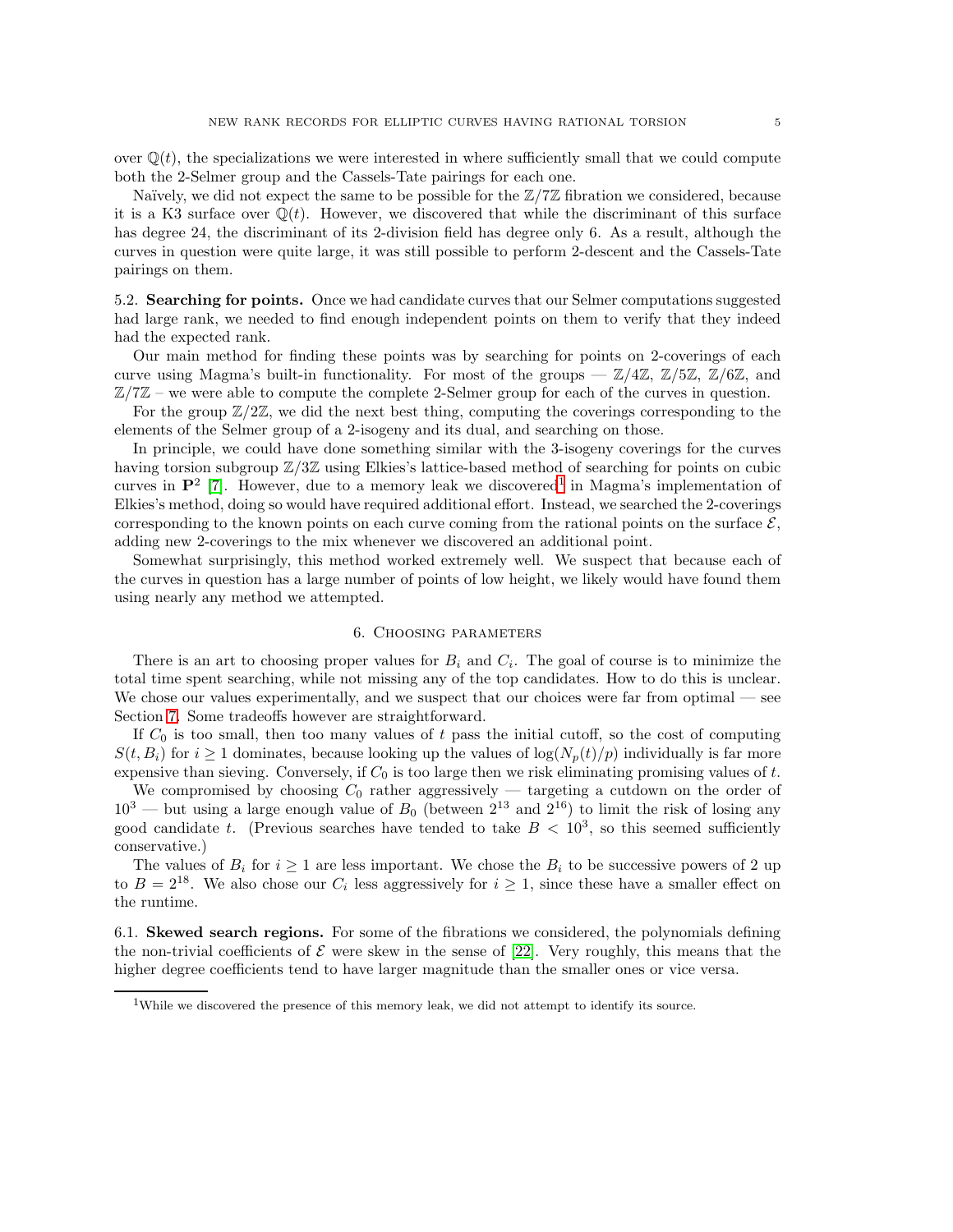As a result, the average magnitude of the coefficients of an integral model for  $E_t$  on a skewed search region (that is,  $t = a/b$  with  $Max(|a|) = sMax(|b|)$  for some  $s \in \mathbb{Q}$ ) will be smaller than the average magnitude of the coefficients of an integral model for  $E_t$  on a square search region having the same size. While we don't have a firm grasp on how the existence of high-rank specializations is related to the coefficient size of  $E_t$ , it seems sensible to search for smaller curves, so we skewed our search regions accordingly.

## 7. Open questions

<span id="page-5-0"></span>Although our search was largely successful, we are left with some open questions regarding the method of Mestre and Nagao.

1. How large a prime bound should we be using relative to the search region/degree of the family? Our experience indicates that the score  $S(t, B)$  tends to be a poorer indicator of rank as the size of the search region grows, and that the rate at which it becomes less useful depends on the degree of the surface and on its torsion subgroup.

This is unsurprising, since we expect the convergence rate of the Euler product for  $L_{E_t}(s)$  to depend on the conductor, which in turn grows roughly as a power of the height  $H(t)$  depending on the degree and fiber types of the surface. (More precisely, the conductor is bounded above by a multiple of that power of  $H(t)$ , and for typical t this is the correct growth order.) We should therefore expect that we need to allow our prime bound B to grow as a function of  $\mathcal E$  and  $H(t)$ in order for  $S(t, B)$  to remain useful. Is it possible to make this relationship precise?

2. How can we incorporate the Tamagawa factors at the places where  $E_t$  has bad reduction?

It has been observed that the known curves of high rank tend to have split multiplicative reduction and large Tamagawa numbers at many small primes. While the L-function includes terms for the bad primes and these can be incorporated into  $S(t, B)$ , these terms don't incorporate the Tamagawa numbers at all and contribution they would make to  $S(t, B)$  would be negative.

One idea would be to include these primes into the score via the term  $\log\left(\frac{c_p(E_t)(p-1)}{n}\right)$  $\frac{)(p-1)}{p}$ . However, this seems odd, because for surfaces with an isogeny, the Tamagawa numbers of  $E_t$ and its isogenous curves will generally not be the same, and any score that hopes to predict the rank should be isogeny-invariant.

In our searches, we found that including the term  $\log\left(\frac{c(p-1)}{n}\right)$  $\left(\frac{p-1}{p}\right)$  with  $1.2 \leq c \leq 1.68$  in  $S(t, B)$ at each prime of split multiplicative reduction (effectively giving the specialization a fixed bonus for each prime of multiplicative reduction) tended to work reasonably well. At the same time, this is clearly a hack, and it would be nice to understand what is the correct thing to do.

3. How closely should the rank be expected to correlate with  $S(t, B)$ ?

One problem that we struggled with was understanding exactly how the score  $S(t, B)$  should relate to the rank of  $E_t$ . For now, we are forced to choose our bounds conservatively to avoid missing any high-rank curves, which results in an increased amount of work, particularly at the descent steps.

Ideally, we would have a Bayesian score  $\text{Prob}(E_t)$  has rank at least  $r | S(t, B) > C$  that would let us set the bounds  $B_i$  and  $C_i$  optimally, and inform our decision about how many curves to apply descent methods to. (The use of a Bayesian score was suggested to us by Joel Rosenberg.) Such a score would also let us estimate the likelihood that we missed a curve of high rank.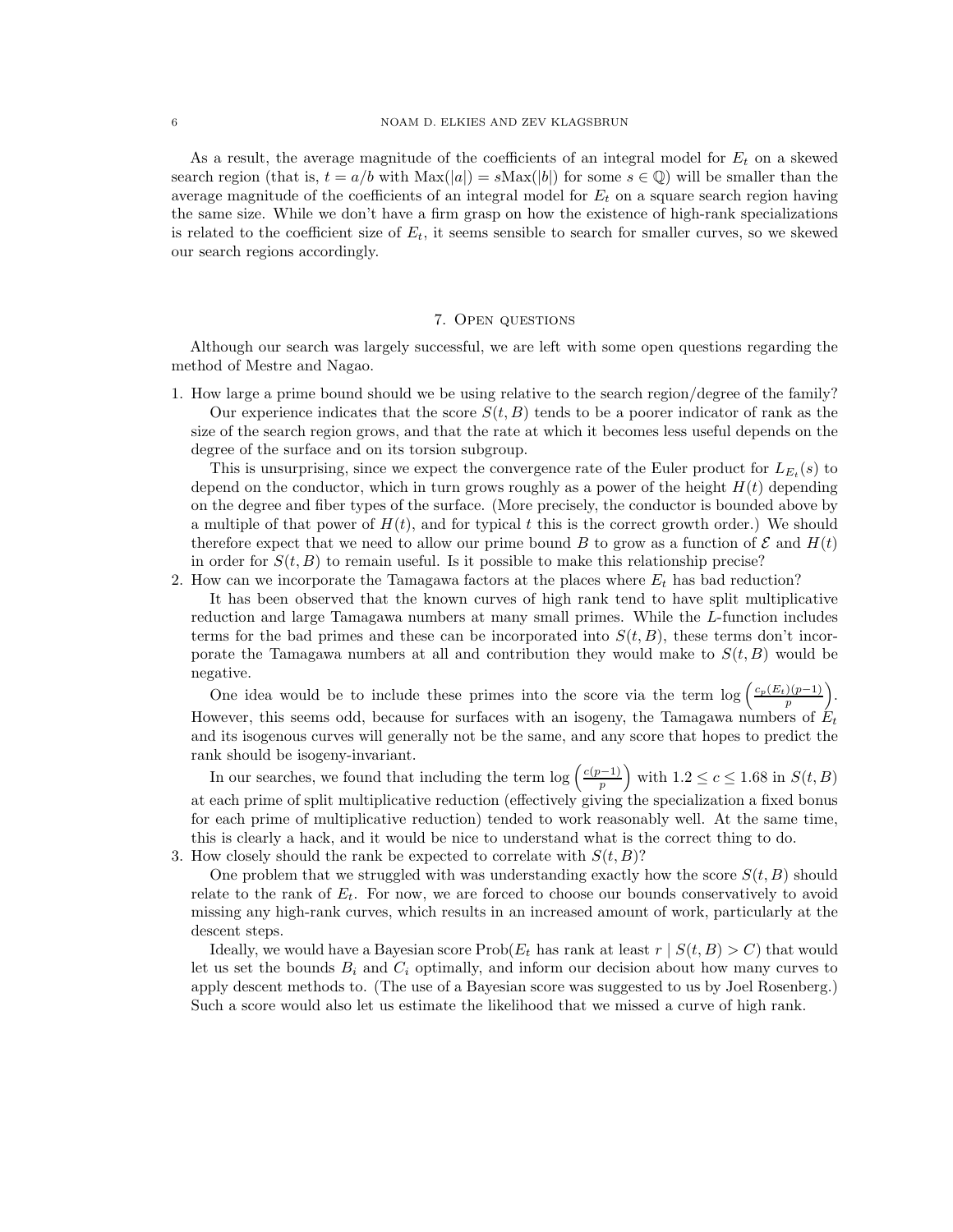#### 8. Main results

<span id="page-6-0"></span>We obtained new rank records for elliptic curves with torsion subgroups  $\mathbb{Z}/2\mathbb{Z}$ ,  $\mathbb{Z}/3\mathbb{Z}$ ,  $\mathbb{Z}/4\mathbb{Z}$ , $\mathbb{Z}/6\mathbb{Z}$ , and  $\mathbb{Z}/7\mathbb{Z}$ . We also carried out an extremely large search for a record-breaking curve having torsion subgroup  $\mathbb{Z}/5\mathbb{Z}$ , but with no success.

<span id="page-6-2"></span>The current and previous records (as given by [\[5\]](#page-13-4)) for each of these torsion subgroups are given in Table [1.](#page-6-2) The next sections describe in greater detail the searches we carried out in pursuit of each of these records.

| Torsion Subgroup   Previous Record   Current Record |    |    |
|-----------------------------------------------------|----|----|
| $\mathbb{Z}/2\mathbb{Z}$                            | 19 | 20 |
| $\mathbb{Z}/3\mathbb{Z}$                            | 14 | 15 |
| $\mathbb{Z}/4\mathbb{Z}$                            | 12 | 13 |
| $\mathbb{Z}/5\mathbb{Z}$                            |    |    |
| $\mathbb{Z}/6\mathbb{Z}$                            |    |    |
|                                                     | 5  |    |
|                                                     |    |    |

Table 1. Rank records for various torsion subgroups

# 9. CURVES WITH TORSION SUBGROUP  $\mathbb{Z}/2\mathbb{Z}$

<span id="page-6-1"></span>For torsion groups  $T = \mathbb{Z}/2\mathbb{Z}, \mathbb{Z}/3\mathbb{Z}, \mathbb{Z}/4\mathbb{Z}$  we proceeded as in [\[8\]](#page-14-11), computing an elliptic fibration  $\mathcal{E}(\mathbb{Q}_t)$  of a K3 surface X whose Néron-Severi group NS(X) is defined over Q and has high rank and large discriminant. For  $T = \mathbb{Z}/3\mathbb{Z}$  and  $T = \mathbb{Z}/4\mathbb{Z}$  we used the surface with NS(X) of rank 20 and discriminant  $-163$ . But for  $T = \mathbb{Z}/2\mathbb{Z}$  this discriminant is not large enough; it turns out [\[10\]](#page-14-19) that the highest rank attained by an elliptic fibration of  $X$  with a 2-torsion point is 8. Instead we use X with  $NS(X)$  of rank 19 but larger discriminant, which can attain Mordell–Weil rank 9.

Such X are parametrized by elliptic or Shimura modular curves, call them C, of level  $\frac{1}{2}$  disc NS(X). When  $|\text{disc}\,\text{NS}(X)|$  is large enough to allow Mordell–Weil rank 9, the curve C usually has genus at least 2, with few if any rational points (other than cusps and CM points, at which  $X$  or the elliptic fibration degenerates). In [\[8,](#page-14-11) p.8–9] Elkies reports using the sporadic rational point on the genus-2 curve  $X_0(191)/w$  to find such an X. A few years later he found a genus-zero Shimura curve of level 230 that could be used instead, giving a family of elliptic surfaces with Mordell–Weil group  $\mathbb{Z}/2\mathbb{Z} \times \mathbb{Z}^9$ . Here  $C = \mathcal{X}/w_{230}$ , with  $\mathcal X$  associated to the congruence subgroup  $\Gamma_0(23)$  of the quaternion algebra ramified at {2, 5}. The family of surfaces with their elliptic fibrations was computed as in [\[9,](#page-14-20) [11\]](#page-14-21). The elliptic fibration is of the form  $\mathcal{E}_u/\mathbb{Q}(t) : y^2 = x^3 + 2Ax^2 + Bx$ , where

<span id="page-6-3"></span>(3) 
$$
A = (u^8 - 18u^6 + 163u^4 - 1152u^2 + 4096)t^4 + (3u^7 - 35u^5 - 120u^3 + 1536u)t^3 + (u^8 - 13u^6 + 32u^4 - 152u^2 + 1536)t^2 + (u^7 + 3u^5 - 156u^3 + 672u)t + (3u^6 - 33u^4 + 112u^2 - 80),
$$

and  $B = \prod_{i=1}^{8} B_i(t, u)$  where

<span id="page-6-4"></span>(4) 
$$
B_1(t, u) = (u^2 + u - 8)t + (-u + 2),
$$
  $B_3(t, u) = (u^2 - u - 8)t + (u^2 + u - 10),$   
\n $B_5(t, u) = (u^2 - 7u + 8)t + (-u^2 + u + 2),$   $B_7(t, u) = (u^2 + 5u + 8)t + (u^2 + 3u + 2),$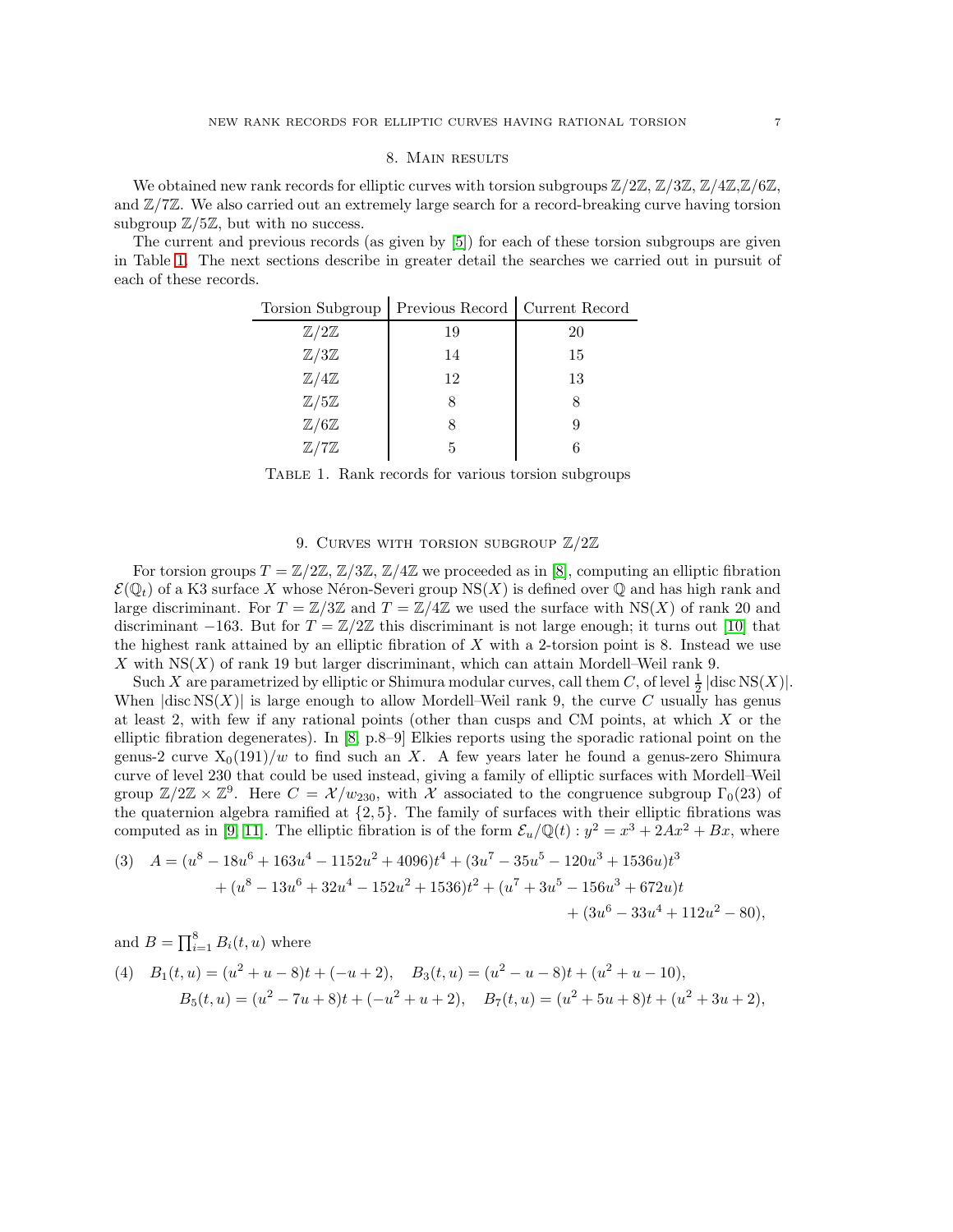and  $B_i(t, u) = -B_{i-1}(-t, -u)$  for  $i = 2, 4, 6, 8$ . Thus  $\mathcal{E}_u \cong \mathcal{E}_{-u}$ . If  $5-u^2$  is a square, and  $u \neq \pm 1, \pm 2$ (to exclude CM points), then  $\mathcal{E}_u$  has Mordell–Weil group  $\mathbb{Z}/2\mathbb{Z} \times \mathbb{Z}^9$  over  $\mathbb{Q}(t)$ . Generators are exhibited in Appendix [A.](#page-9-1)

We searched for high-rank specializations of  $\mathcal{E}_u$  for several values of u.

For  $u = 2/5$ , we searched the region  $t = a/b$  with  $0 < a < 2^{21}$  and  $-2^{23} < b < 2^{23}$ , finding 17 curves of rank 19, including the previous record-holding curve of Elkies that appears in [\[5\]](#page-13-4), which occurs at  $t = 11860/97527$ .

For  $u = 11/5$ , we first applied the linear fractional transformation  $t \mapsto \frac{2-t}{t-6}$  to  $\mathcal{E}_u$  and then searched the region  $t = a/b$  with  $0 < a < 3 \cdot 2^{21}$  and  $-2^{21} < b < 2^{21}$ . We found one specialization of rank 20 at  $t = -68559/32629$   $(t = -721141/2026305$  on the orginal model of  $\mathcal{E}_u$ , as well as another 20 specializations of rank 19, including one at  $t = 100782/104143$   $(t = -26876/131019$  on the orginal model of  $\mathcal{E}_u$ ) with smaller discriminant than the rank 19 curve of Elkies appearing in [\[5\]](#page-13-4).

Minimal models and x-coordinates of a set of generators for the rank 20 specialization and the smallest conductor rank 19 specialization appear in Appendix [B.2.](#page-10-1) We note that this curve of rank 20 is the elliptic curve of largest rank for which the rank is known unconditionally.

We also searched regions of size roughly  $2^{44}$  on each of the fibrations coming from  $u = 2/13$  and  $u = 22/13$ , but did not find any specializations of rank greater than 18.

## 10. CURVES WITH TORSION SUBGROUP  $\mathbb{Z}/3\mathbb{Z}$

We searched the 13 K3 surfaces having Mordell–Weil group  $\mathbb{Z}/3\mathbb{Z} \times \mathbb{Z}^5$  families that occur as elliptic fibrations on the singular K3 surface of discriminant −163 and which will appear in [\[10\]](#page-14-19).

We searched an appropriately skewed region of size  $2^{43}$  on each of the 13 fibration, finding 34 specializations of rank 14 (at least one on 11 of the 13 fibrations) as well as a single specialization of rank 15, given by

 $E: y^2 + 490738465519xy - 432802729180188878035670522423557875y = x^3.$ 

Among the specializations having rank 14, the one with smallest conductor and discriminant is given by

$$
y^2 + 6244332976xy + 2204421250641922174556630375y = x^3,
$$

which has smaller conductor and discriminant than the previously known curve of rank 14 appearing in [\[5\]](#page-13-4). The x-coordinates of a set of generators for each of these curves is given in given in Appendix [B.3.](#page-11-0)

## 11. Curves with torsion subgroup Z/4Z

We searched a pair of families each having Mordell–Weil group  $\mathbb{Z}^4 \times \mathbb{Z}/4\mathbb{Z}$ , both of which are elliptic fibrations of the singular K3 surface of discriminant −163. The first, given by the equation

(5) 
$$
\mathcal{E}_1 : y^2 + (8t - 1)(32t + 7)xy + 8(8t - 1)(32t + 7)(t + 1)(15t - 8)(31t - 7)y
$$
  
=  $x^3 + 8(t + 1)(15t - 8)(31t - 7)x^2$ ,

appears (with a typo) in [\[8\]](#page-14-11); the second, given by the equation

(6) 
$$
\mathcal{E}_2 : y^2 - 8(80t + 9) - 16(80t + 9)(t - 2)(2t - 1)(18t - 1)(2t - 81)y
$$
  
=  $x^3 + 2(t - 2)(2t - 1)(18t - 1)(2t - 81)x^2$ ,

will appear in [\[10\]](#page-14-19).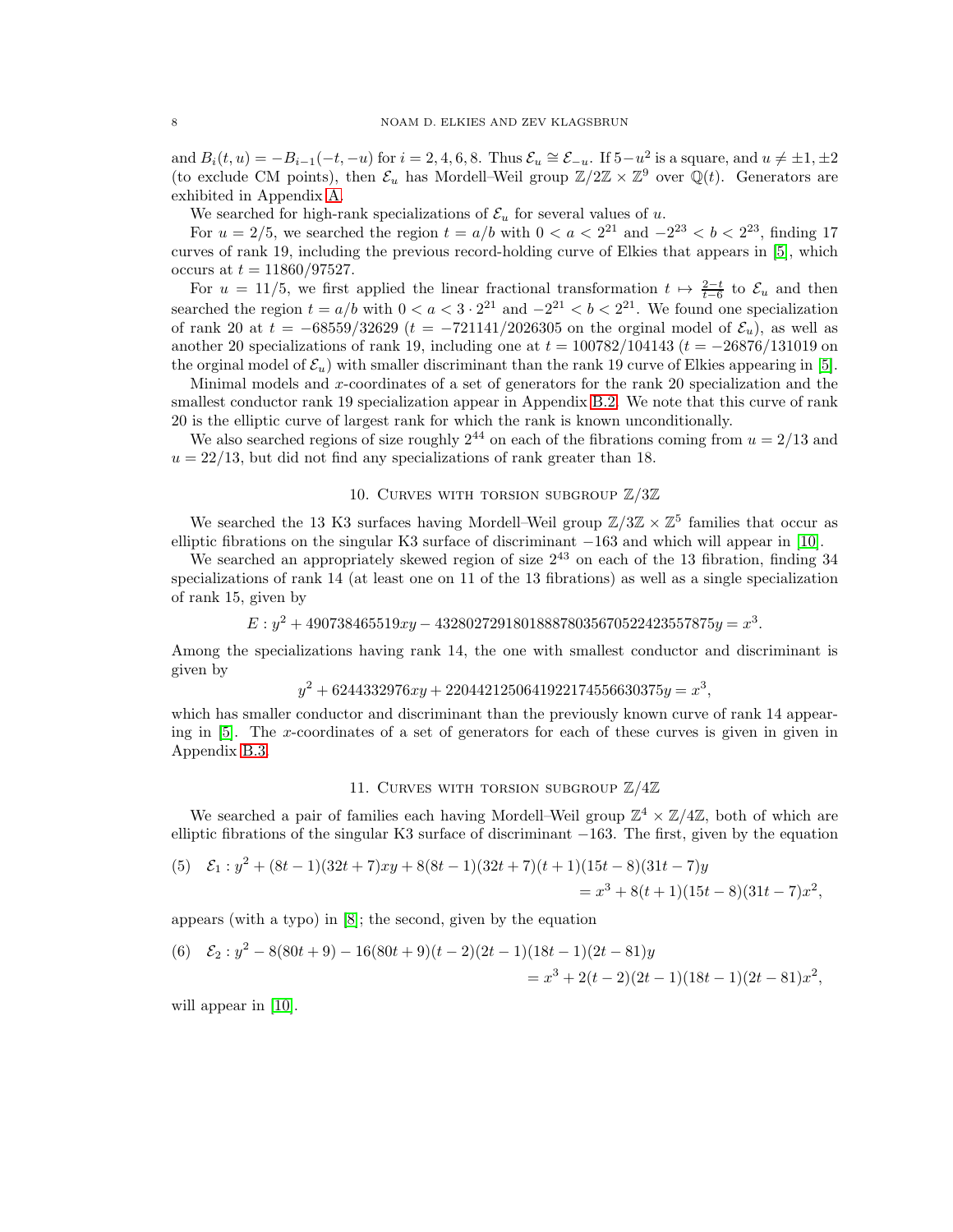The previous rank record for torsion group  $\mathbb{Z}/4\mathbb{Z}$  was 12, attained by two curves in the family  $\mathcal{E}_1$ , found by Elkies in 2006 ( $t = 18745/6321$ ) and Dujella-Peral in 2014 ( $t = -13083/72895$ ). Searching up to height  $2^{22}$  on  $\mathcal{E}_1$ , we found three rank 13 specializations at  $t = -1086829/638219$ ,  $t =$  $-2856967/190447$ , and  $t = 973215/3135431$ , as well as 76 rank 12 specializations. Among the rank 12 specializations, the one with smallest conductor occurs at  $t = -447577/2601952 (f_{E_t} \approx 2^{153.41})$ and the one with smallest discriminant occurs at  $t = 83497/251378 \left( |\Delta_{E_t}| \approx 2^{392.96} \right)$ . Respectively, these have smaller conductor and discriminant than the previously known rank 12 curves.

We searched up to height  $2^{22}$  on  $\mathcal{E}_2$  and were unable to find any specializations of rank 13, though we did find 32 having rank 12.

## 12. Curves with torsion subgroup Z/5Z

As noted in Section [4,](#page-2-0) for the group  $\mathbb{Z}/5\mathbb{Z}$ , we chose to search for good specializations on the universal elliptic curve having a point of order 5, which is a rational elliptic surface. A model for this surface is given by

$$
y^2 + (t+1)xy + ty = x^3 + tx^2
$$

and we searched for  $t$  up to height  $2^{28}$  on this surface. Unfortunately, our search did not yield any any specializations having rank larger than the current record of 8.

We did however find 151 rank 8 specializations, three of which were previously known. The curve we found with smallest conductor appears at  $t = 1809535/5292661$  ( $f_{E_t} \approx 2^{85.86}$  and the curve we found with smallest discriminant appears at  $t = 5167107/723695$  ( $|\Delta_{E_t}| \approx 2^{254.77}$ ). Each of these has both smaller conductor and discriminant than all of the previously known rank 8 curves.

Minimal models and x-coordinates for a set of generators for each of these curves are given in given in Appendix [B.5.](#page-12-0)

## 13. CURVES WITH TORSION SUBGROUP  $\mathbb{Z}/6\mathbb{Z}$

As was the case for  $\mathbb{Z}/5\mathbb{Z}$ , we chose to search for good specializations on the universal elliptic curve having a point of order 6, which is a rational elliptic surface. A model for this surface is given by

$$
y^2 + txy + (t+2)y = x^3,
$$

with torsion points of order 2, 3, 6 at  $(x, y) = (-1, -1), (0, 0), (t + 2, t + 2)$  respectively.

We searched for good specializations of this model in the region  $t = a/b$  with  $0 < a < 2^{25}$  and  $-2^{26} < b < 2^{26}$ . In this case, the skewed search region was a fortuitous accident, rather than a deliberate choice. We found a single rank 9 curve at  $t = -22029701/37178488$  as well as 71 rank 8 specializations, all but one of which appear to be previously unknown. The rank 8 curve with the smallest conductor and smallest discriminant appears at  $t = 6308333/1000939$  ( $f_{E_t} \approx 2^{81.96}$  and  $|\Delta_{E_t}| \approx 2^{253.07}$ ). Its 2-isogenous curve that appears at  $t = -24627934/8310211$  shares the same conductor, but has larger discriminant.

Minimal models and x-coordinates of a set of generators for the rank 9 specialization and the smallest conductor/discriminant rank 8 specialization appear in Appendix [B.6.](#page-13-5)

**Remark 13.1.** In retrospect, we could have taken advantage of the involution  $w_2 : t \mapsto -(2t +$  $12)/(t+2)$ , for which  $E_{w_2t}$  is the curve  $E'_t$  which is 2-isogenous with  $E_t$ , and thus also has torsion subgroup  $\mathbb{Z}/6\mathbb{Z}$ . This would let us restrict our search area to  $-4 < t < 2$ . In partial compensation, we could compare the scores of t and  $w_2(t)$  to corroborate that we are computing these scores correctly.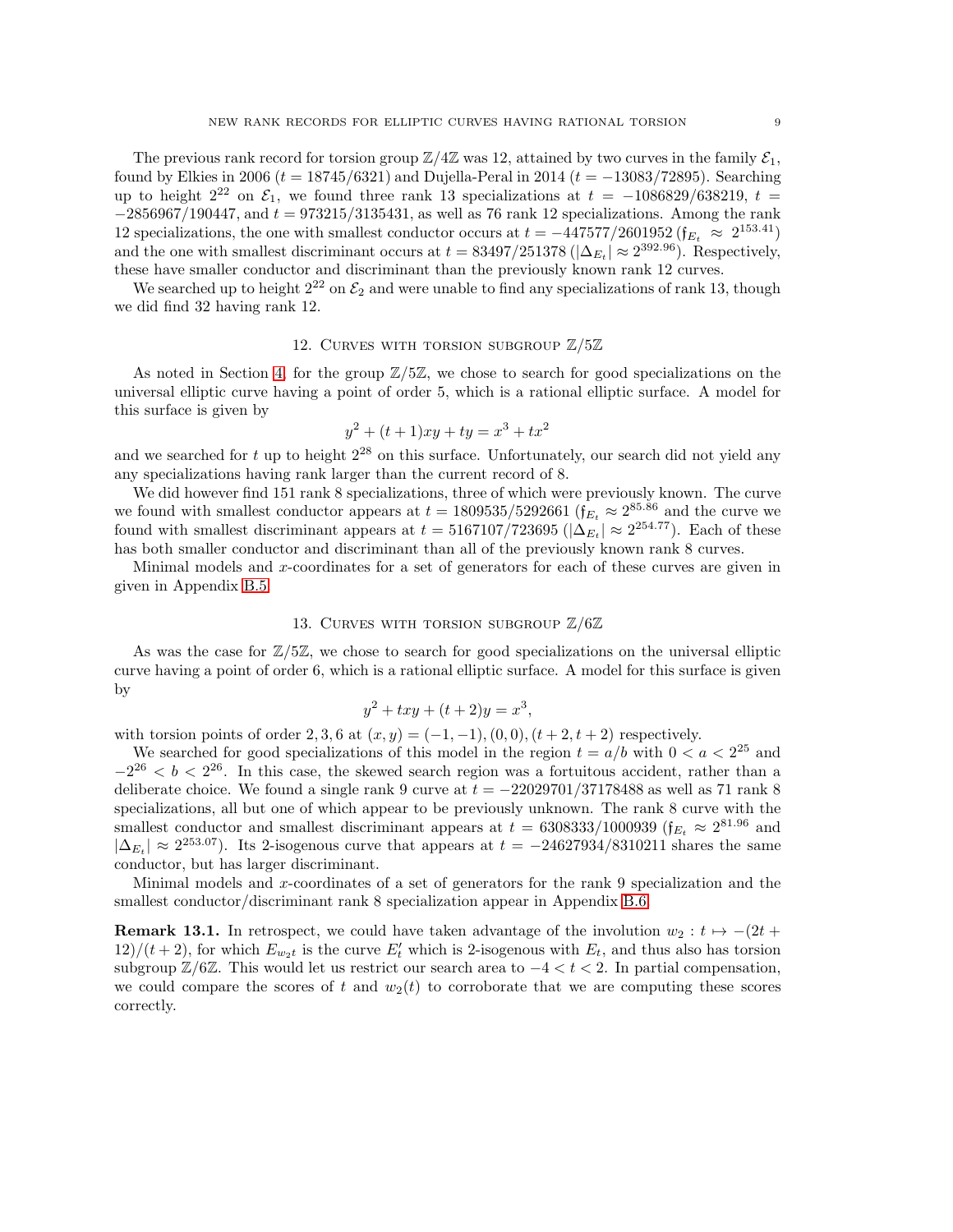#### <span id="page-9-0"></span>10 NOAM D. ELKIES AND ZEV KLAGSBRUN

#### 14. Curves with torsion subgroup Z/7Z

As noted in Section [4,](#page-2-0) for the group  $\mathbb{Z}/7\mathbb{Z}$ , we chose to search for good specializations of the universal elliptic curve having a point of order 7, Unlike the groups  $\mathbb{Z}/5\mathbb{Z}$  and  $\mathbb{Z}/6\mathbb{Z}$ , the universal elliptic curve having a point of order 7 is a K3 surface rather than a rational one.

A model for this curve is given by

$$
y^{2} + (-t^{2} + t + 1)xy + (-t^{3} + t^{2})y = x^{3} + (-t^{3} + t^{2})x^{2}
$$

(see e.g. [\[28,](#page-14-22) p.195]). We searched up to height  $2^{20}$  on this model and found a single specialization of rank 6 at  $t = -748328/820369$ . A minimal model and the set of x-coordinates of a set of generators of this specialization are given in Appendix [B.7.](#page-13-6)

**Remark 14.1.** We also attempted to search for record breaking curves in the K3 families having torsion subgroups  $\mathbb{Z}/8\mathbb{Z}$  and  $\mathbb{Z}/2\mathbb{Z} \times \mathbb{Z}/6\mathbb{Z}$  without any luck. We suspect that our success here is due to  $\mathbb{Z}/7\mathbb{Z}$  having been the lone torsion subgroup for which the generic elliptic curve is K3 but for which there was no previously known curve having rank 6.

# APPENDIX A. POINTS ON  $\mathcal{E}_u/\mathbb{Q}(t)$

<span id="page-9-1"></span>Recall that in [\(3](#page-6-3)[,4\)](#page-6-4) we exhibit A and  $B_1, \ldots, B_8$  in  $\mathbb{Q}[t, u]$  such that  $\mathcal{E}_u/\mathbb{Q}(t)$  has Weierstrass equation  $y^2 = x^3 + 2Ax^2 + Bx$  where  $B = \prod_{i=1}^8 B_i$ . The minimal height of a non-torsion section is 2, attained by 70 pairs  $(x, \pm y)$  with  $x, y \in \mathbb{Q}(u, \sqrt{5-u^2})[t]$ . We find that 58 of the 70 pairs have  $x, y \in \mathbb{Q}(u)[t]$ ; these generate a Mordell–Weil subgroup of rank 8. One simple choice of generators of this subgroup consists of points with  $x$ -coordinates

<span id="page-9-2"></span>(7) 
$$
-B_1B_2B_3B_6
$$
,  $-B_1B_2B_4B_5$ ,  $4B_1B_2B_5B_6$ ,  $B_1B_3B_4B_6$ ,  
 $-B_1B_3B_4B_7$ ,  $B_1B_3B_4B_8$ ,  $B_1B_3B_5B_6$ ,  $-B_1B_5B_6B_7$ .

Extending  $\mathbb{Q}(u)$  by  $\sqrt{5-u^2}$  yields  $\mathbb{Q}(m)$  where m is a rational coordinate on the parametrizing Shimura curve, with

(8) 
$$
u = 2 \frac{m^2 - m - 1}{m^2 + 1}, \quad (5 - u^2)^{1/2} = \pm \frac{m^2 + 4m - 1}{m^2 + 1};
$$

then adding  $-(m-1)^2B_1B_2B_3B_8$  to the list [\(7\)](#page-9-2) gives x-coordinates of 9 Mordell–Weil generators modulo torsion. The Gram matrix of canonical height pairings is

,

$$
\begin{bmatrix}\n4 & 0 & 1 & -1 & 0 & 2 & -1 & 0 & 1 \\
0 & 4 & -1 & -2 & 0 & 2 & -2 & 0 & 0 \\
1 & -1 & 4 & 0 & -1 & 1 & -1 & 1 & 2 \\
-1 & -2 & 0 & 4 & -1 & -1 & 1 & 0 & 0 \\
0 & 0 & -1 & -1 & 4 & 1 & 0 & -2 & 0 \\
2 & 2 & 1 & -1 & 1 & 4 & -2 & -1 & 1 \\
-1 & -2 & -1 & 1 & 0 & -2 & 4 & 1 & 0 \\
0 & 0 & 1 & 0 & -2 & -1 & 1 & 4 & 1 \\
1 & 0 & 2 & 0 & 0 & 1 & 0 & 1 & 4\n\end{bmatrix}
$$

with determinant 115/16.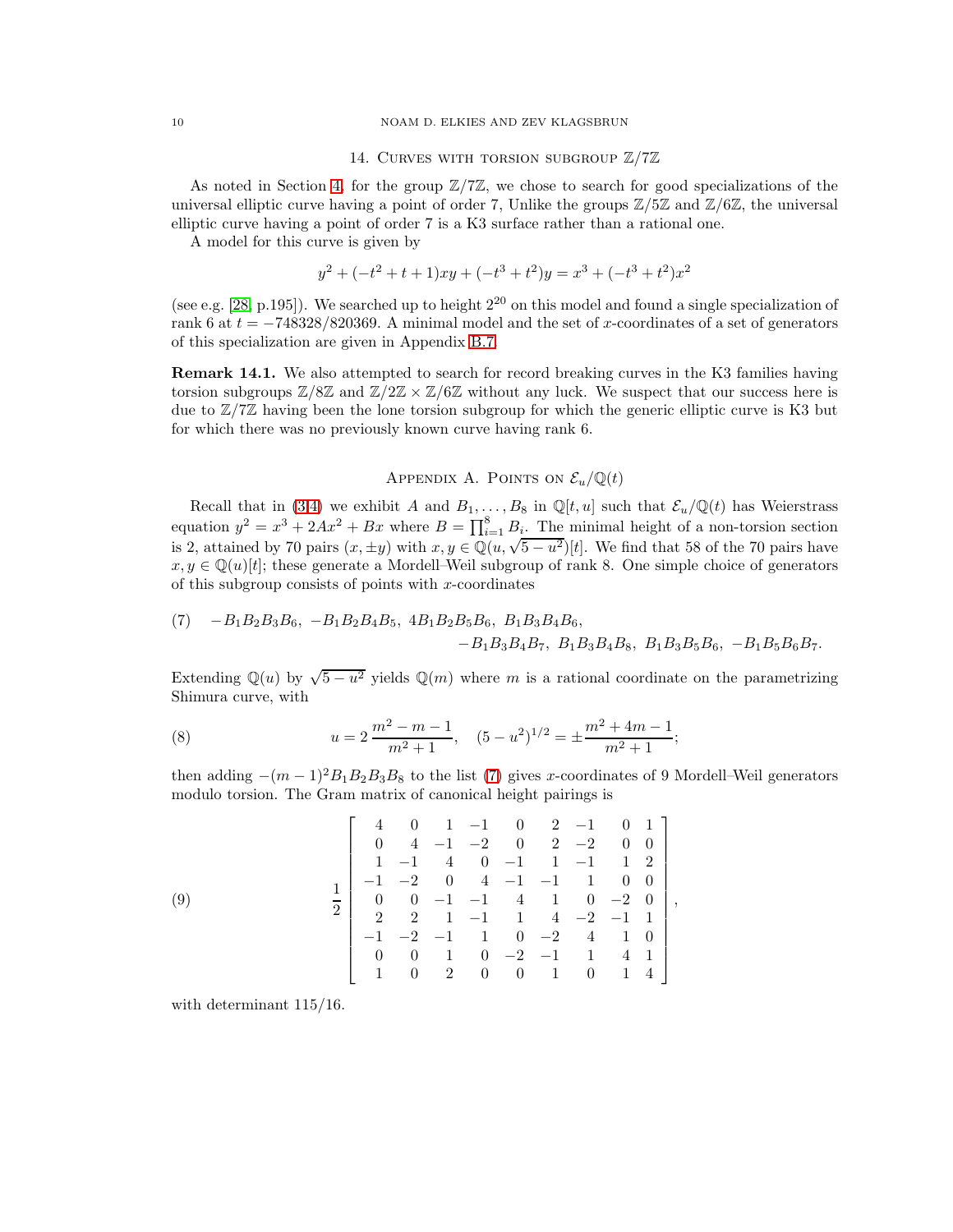### Appendix B. Models for record breaking curves

<span id="page-10-0"></span>B.1. Overview. This section gives minimal integral models for each of the record breaking curves we discovered, along with the x-coordinates of a set of generators for the torsion-free part of each of them.

By common convention we use a vector  $(a_1, a_2, a_3, a_4, a_6)$  to mean the extended Weierstrass model

$$
y^2 + a_1xy + a_3x = x^3 + a_2x + a_4x + a_6
$$

whose coefficients are the vector's entries. We usually depart from another common convention that chooses the model with  $a_1, a_3 \in \{0, 1\}$  and  $a_2 \in \{-1, 0, 1\}$ . Such models have the advantage of being unique, but for curves with nontrivial torsion there may be one or more other choices that put a torsion point at  $(x, y) = (0, 0)$  and have a coefficient vector with noticeably fewer digits (for starters  $a_6 = 0$  if  $(0, 0)$  is on the curve).

When possible we give a generating set of  $E(\mathbb{Q})$  mod  $E(\mathbb{Q})$ <sub>tors</sub> consisting of integral points of small height. For most of our curves there are plenty of such points to choose from, even though there can be other curves with the same torsion group and somewhat lower rank that have even more integral points.

<span id="page-10-1"></span>B.2.  $\mathbb{Z}/2\mathbb{Z}$ . A minimal model for the rank 20 curve having  $\mathbb{Z}/2\mathbb{Z}$  torsion has coefficients

(1, −1, 1, −244537673336319601463803487168961769270757573821859853707,

961710182053183034546222979258806817743270682028964434238957830989898438151121499931).

Here we reluctantly give a model with small  $a_1, a_2, a_3$  and huge  $a_4, a_6$ , because the torsion point has  $x = -69288588686111702678625616725/4$  and thus cannot be put at the origin on a minimal model.<sup>[2](#page-10-2)</sup>

One choice of 20 points that generate its Mordell–Weil group modulo torsion has  $x$ -coordinates

| $-5976635286513806621064126789,$  | 595416388787490259443766591,      |
|-----------------------------------|-----------------------------------|
| 2434562872293108275107029075,     | 3513074027344435171140978981,     |
| 399682145249051758133327419,      | $-10714754038296881855524018251,$ |
| $-16034220456847626275437501599.$ | 1185828672355214392425799131,     |
| $-11190697582885409770718510409.$ | 2634316446310680332042122261,     |
| 64222149978369055569434725591,    | 23945425437351916471937562579,    |
| 13094114400583295432756346651,    | 2689776334541089917424552236511,  |
| $-2627014038979941829331861469,$  | 113605800622499112413124359631,   |
| –7364938748841807757773625709.    | $-14298222927159284914180072349.$ |
| 785686589410787916270883192839,   | -2250170491079839258934900709.    |
|                                   |                                   |

Here and later we list generators in increasing order by canonical height.

A minimal model for the rank 19 curve with  $\mathbb{Z}/2\mathbb{Z}$  torsion having smallest known conductor has coefficients

(1, 4040549489437705068551042, 0, 39096673111815206065773237234587256582331296000, 0)

One choice of 19 points that generate its Mordell–Weil group modulo torsion has  $x$ -coordinates

<span id="page-10-2"></span> $^{\,2}$  The coefficients (2,−207865766058335108035876850179,0,10490122792958386322093670444427223877319227761081795217921,0) give a model with smaller coefficients that puts the torsion point at  $(0, 0)$  but is not minimal at 2.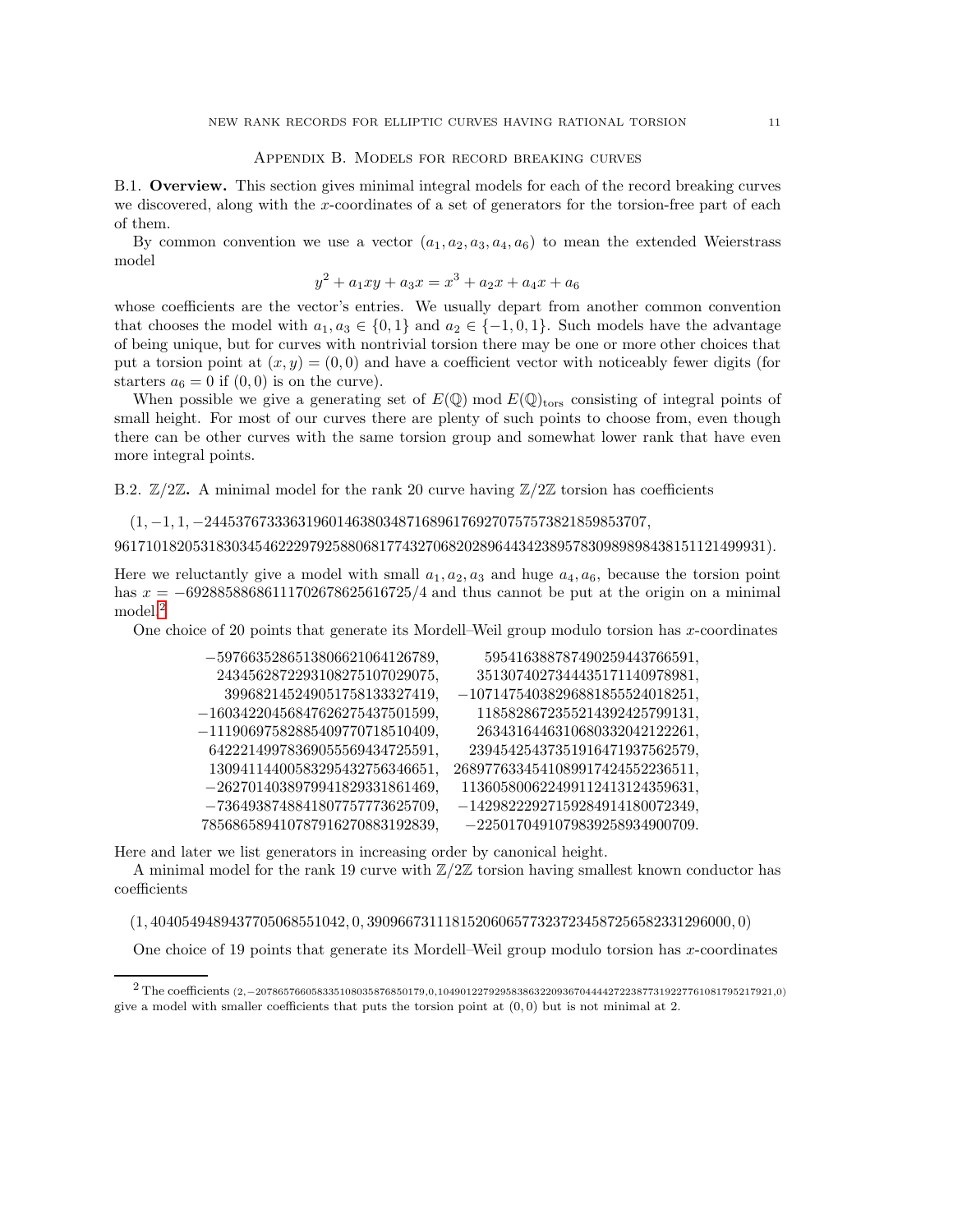| $-3613294426098135199878600.$ | 284077053735716552925900,     |
|-------------------------------|-------------------------------|
| $-69786343891815820666800,$   | 6409078899434870587500,       |
| 4711243262341394854929360,    | $-200862034480295787990300,$  |
| 49746704013683926431600.      | 1283007628272047952000,       |
| 601243680664306184613420.     | 1681679070386109358006014,    |
| $-178674347439204200162150.$  | $-140058466067600728971180,$  |
| 4490592251930741573760.       | $-1245418009246864352006250,$ |
| 239435938047242410050720,     | $-2615926042511102882808000,$ |
| $-3662820474106418641536000.$ | 308679854892675472378120,     |
| $-12130119373140047385600.$   |                               |
|                               |                               |

<span id="page-11-0"></span>B.3.  $\mathbb{Z}/3\mathbb{Z}$ . The rank 15 elliptic curve with coefficient vector

(490738465519, 0, −432802729180188878035670522423557875, 0, 0)

has a 3-torsion point at  $(x, y) = (0, 0)$ . One choice of 15 points that generate its Mordell–Weil group modulo torsion has x-coordinates

| 414082294873186000299147,                          | $-461076037958619691375950.$ | 136016697778663191410466,    |  |
|----------------------------------------------------|------------------------------|------------------------------|--|
| 579811074194569447550775,                          | 4156065765459153070875350,   | $-379256436856490083222605.$ |  |
| $-480257266200757201099125,$                       | 626879349686994759271350.    | 319402198167922579675875,    |  |
| 9987762741068630814895872,                         | 1025559076978453798187316,   | 17710047123788181654048375,  |  |
| 236426830570889446065942,                          | $-162860681446721622110565$  | 1093411474853808475876875.   |  |
| The rank 14 elliptic curve with coefficient vector |                              |                              |  |

(6244332976, 0, −2204421250641922174556630375, 0, 0)

has a 3-torsion point at  $(x, y) = (0, 0)$ . One choice of 14 points that generate its Mordell–Weil group modulo torsion has x-coordinates

 $2907919170263662, \t-65199074165293250, \t71604990115331040, \t77567806466944000,$ <br>108999498650081840, 169617569990697350, -171009947870163008, -204167066230390100,  $108999498650081840, 169617569990697350, -171009947870163008, -240427032442334750, 243676691791782250, -256142889038646510,$ −240427032442334750, 243676691791782250, −256142889038646510, −276580713950955750, 368313341140417750, −449841531945448000.

B.4.  $\mathbb{Z}/4\mathbb{Z}$ . The first rank 13 curve with  $\mathbb{Z}/4\mathbb{Z}$  torsion has a minimal model with coefficient vector

(282887999996745, −1871148179781457712818452480,

− 529325366275926422138597740307015937177600, 0, 0)

and a 4-torsion point at  $(x, y) = (0, 0)$ . One choice of 13 points that generate its Mordell–Weil group modulo torsion has x-coordinates

| 37563104221873287230436120000,    | 1241851783771179145432296000,    |
|-----------------------------------|----------------------------------|
| 1992140999686088390294877150,     | 30921042737991542683359263880,   |
| $-21195532433936174709304166400,$ | $-1464098167733086800531916800,$ |
| 1670745991840921221771294750,     | 1252355926117744178967180450,    |
| $-1960920553671074388872220170,$  | 1375293185347275499663130572800, |
| 2549902537861429590505036800,     | 3272919221738028252106303872714, |
| 102225511700163143939329914880.   |                                  |
|                                   |                                  |

The second rank 13 curve with  $\mathbb{Z}/4\mathbb{Z}$  torsion has a minimal model with coefficient vector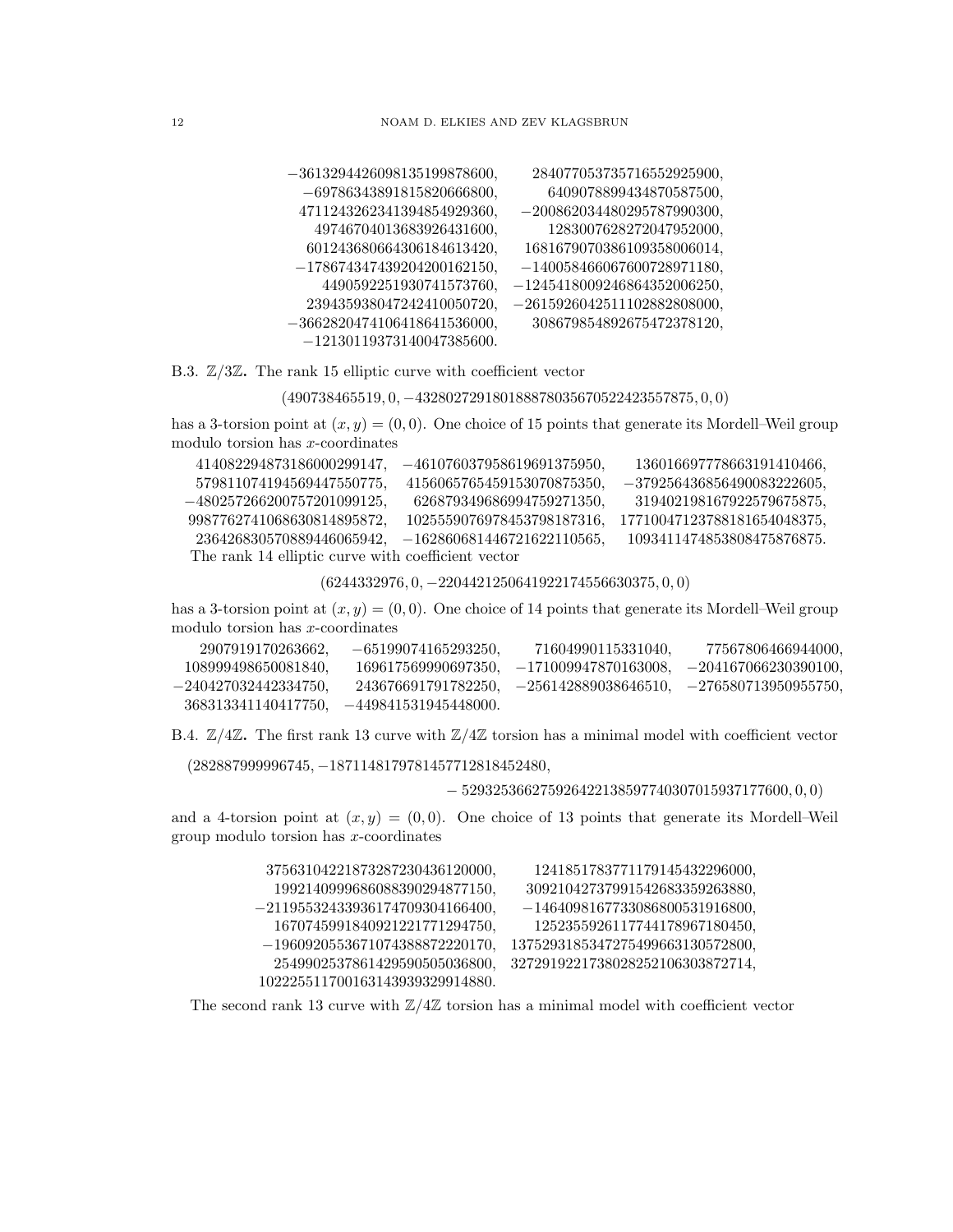## (230691818102905, −200100346570723590045845120,

## − 46161512753421616727023025112895852073600, 0, 0)

and a 4-torsion point at  $(x, y) = (0, 0)$ . One choice of 13 points that generate its Mordell–Weil group modulo torsion has x-coordinates

| 190412869629748629206788500,      | $-11655521125151390350616252280,$ |
|-----------------------------------|-----------------------------------|
| $-10482658909728296079200226100,$ | $-205253870232797421109008000,$   |
| 193230556828647163522857600,      | 2390337099874364874239977850,     |
| $-10561431236301791011714683300.$ | $-1195165694989063921020955200,$  |
| 876665740401972718169616600,      | $-99112055810721390011710344,$    |
| $-65566000913948267196883584.$    | 166949951644450209072942720,      |
| $-26328612670314620364001050.$    |                                   |

The third rank 13 curve with  $\mathbb{Z}/4\mathbb{Z}$  torsion has a minimal model with coefficient vector

```
(246888014319233, −8884285566590219865500325632,
```
− 2193423622180481268696018169961040300480256, 0, 0)

and a 4-torsion point at  $(x, y) = (0, 0)$ . One choice of 13 points that generate its Mordell–Weil group modulo torsion has x-coordinates

| $-968516084234641058709370232,$  | $-1333726837303108113451614080,$ |
|----------------------------------|----------------------------------|
| 1792794868671671366043266816.    | 2362595876319902581142656768.    |
| $-2746004168634841009972934984.$ | 3469325866293712913010729024,    |
| 3644805279133239447459855232,    | 4449372053406414078540323280,    |
| $-4537829698895530474950049368.$ | 5156996081584183666047796032,    |
| 5789474008645490085082165824,    | 5912795841516183863849831680,    |
| 10555676267250916670215460568.   |                                  |

<span id="page-12-0"></span>B.5.  $\mathbb{Z}/5\mathbb{Z}$ . The rank 8 curve with  $\mathbb{Z}/5\mathbb{Z}$  torsion having smallest known conductor has a minimal model with coefficient vector

(7102196, 9577255322635, 50689165733152681735, 0, 0).

The torsion group is generated by  $(x, y) = (0, 0)$ . One choice of 8 points that generate the Mordell– Weil group modulo torsion has  $x$ -coordinates

 $(10)$   $-11217531799903, -10836503720185, -4357099419673, 1401549559410,$ <br> $-606919514904, 606919514904, 6067907034498$ 256939125827615, −10247328030940, −6060818514894, −6697297034428

The rank 8 curve with  $\mathbb{Z}/5\mathbb{Z}$  torsion having smallest known discriminant has a minimal model with coefficient vector

(5890802, 3739409500365, 2706191958366648675, 0, 0).

The torsion group is generated by  $(x, y) = (0, 0)$ . One choice of 8 points that generate the Mordell– Weil group modulo torsion has x-coordinates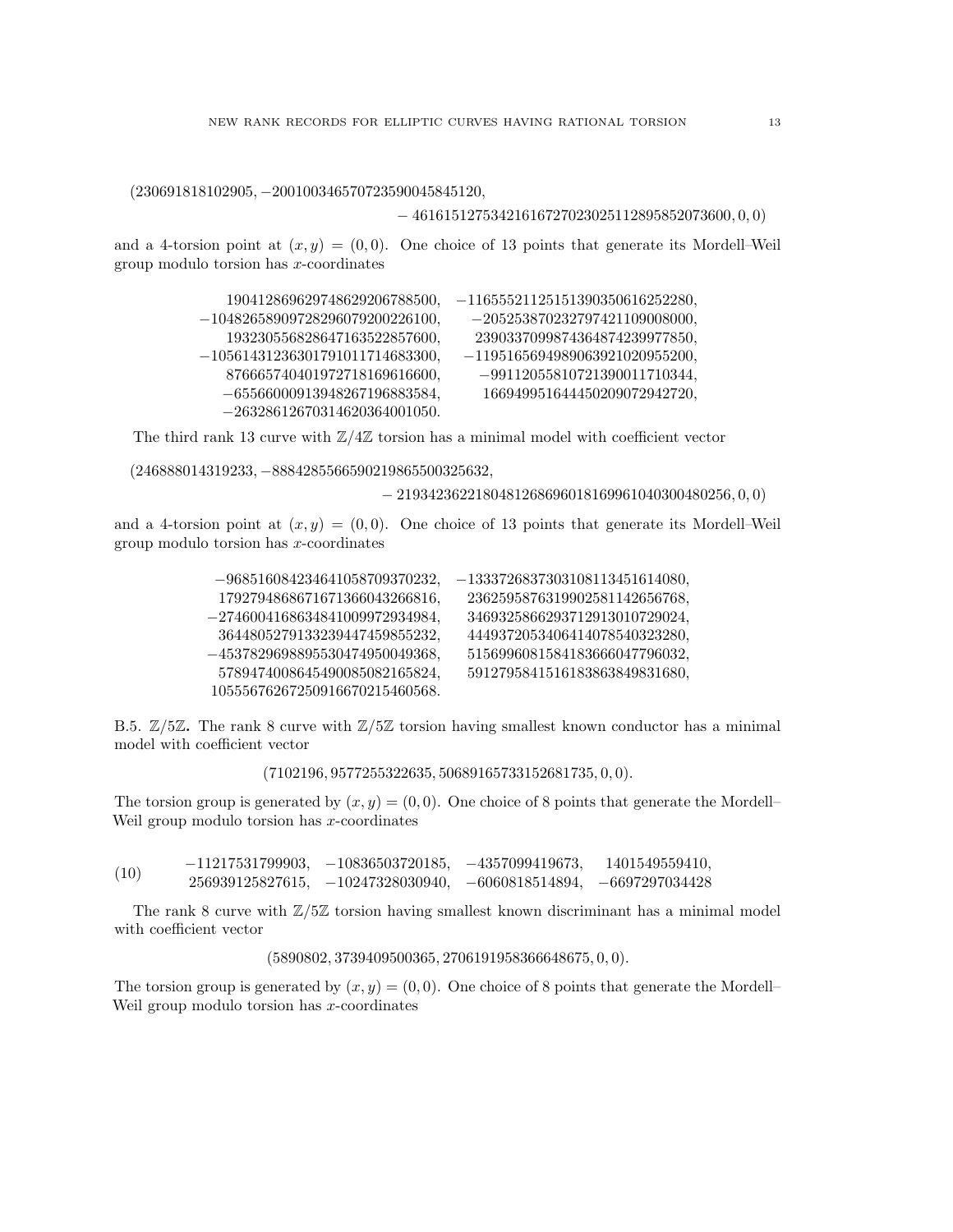|      | $-21207376737,$ | 37660080920.     | $-89104376475,$ | 100531079550,   |
|------|-----------------|------------------|-----------------|-----------------|
| (11) | 117291419735,   | $-120660570135.$ | 148808336985.   | $-214614453600$ |

<span id="page-13-5"></span>B.6.  $\mathbb{Z}/6\mathbb{Z}$ . The rank 9 curve with  $\mathbb{Z}/6\mathbb{Z}$  torsion has a minimal model with coefficient vector

(−22029701, 0, 72328851024410157777600, 0, 0).

The torsion group is generated by  $(x, y) = (1945448965660200, 72328851024410157777600)$ ; multiplying this point by 2 yields the 3-torsion point  $(0, 0)$ . One choice of 9 points that generate the Mordell–Weil group modulo torsion has x-coordinates

$$
(12) \qquad \qquad 749629491053742, \qquad 6092756193428190, \quad -1380249411088240, \\ \qquad -1067429532233440, \quad 174532909579773030, \qquad 949536320242950, \\ \qquad 1079473135677300, \quad 24157188371048640, \qquad 3112751229126000.
$$

The rank 8 curve with  $\mathbb{Z}/6\mathbb{Z}$  torsion and smallest known conductor and discriminant has a minimal model with coefficient vector

(6308333, 0, 8325824903545553131, 0, 0).

The torsion group is generated by  $(x, y) = (8318014288129 : 8325824903545553131)$ ; multiplying this point by 2 yields the 3-torsion point  $(0, 0)$ . One choice of 8 points that generate the Mordell– Weil group modulo torsion has x-coordinates

 $(13)$   $-204062889121,$   $211687889245,$   $-403788801990,$   $-410295468023,$ <br> $722205115518$   $822562706006$   $850172000015$   $2828410202700$ −733395115518, −823562706096, −859172099915, −2828410292799.

<span id="page-13-6"></span>B.7.  $\mathbb{Z}/7\mathbb{Z}$ . The rank 6 curve with  $\mathbb{Z}/7\mathbb{Z}$  torsion has a minimal model with coefficient vector

(−500894592455, 720663120331059917723712, 485010096730715360294683087532269632, 0, 0).

The torsion group is generated by  $(x, y) = (0, 0)$ .

One choice of 6 points that generate the Mordell–Weil group modulo torsion has  $x$ -coordinates

.

|      | $-863240219455759708343872, 147841500613888155442368,$     |                                                                                |
|------|------------------------------------------------------------|--------------------------------------------------------------------------------|
| (14) | $-655405721270483784258504$ , $227328163133810400709740$ , |                                                                                |
|      |                                                            | $17758591139156733971281176, \quad 4457894404162347392127765558505920/79519^2$ |

The large final generator is inevitable: the first five generators have canonical heights between 15.434 and 19.431, but the last generator must have height at least 42.058 (we have made the minimal choice, and with the smallest possible denominator among its seven torsion translates).

#### **REFERENCES**

- <span id="page-13-3"></span><span id="page-13-2"></span>[1] van Beek, Monique. Computing the Cassels-Tate Pairing. Doctoral Dissertation. University of Cambridge, 2015.
- [2] van Beek, Monique, and Tom Fisher. Computing the Cassels-Tate pairing on 3-isogeny Selmer groups via cubic norm equations. Acta Arithmetica Vol. 185 (2018): 367–396.
- <span id="page-13-0"></span>[3] Birch, Bryan, and H. Peter F. Swinnerton-Dyer. Notes on elliptic curves. I. J. reine angew. Math Vol. 212.7 (1963): 7–25.
- [4] Bosma, Wieb, John Cannon, and Catherine Playoust. The Magma algebra system. I. The user language. J. Symbolic Comput. Vol 24 (1997) : 235–265.
- <span id="page-13-4"></span>[5] Dujella, Andrej. High rank elliptic curves with prescribed torsion. 2020, <https://web.math.pmf.unizg.hr/~duje/tors/tors.html>.
- <span id="page-13-1"></span>[6] Dujella, Andrej, Juan Carlos Peral, and Petra Tadi. Elliptic curves with torsion group Z/6Z. Glasnik matematički Vol. 51.2 (2016): 321–333.